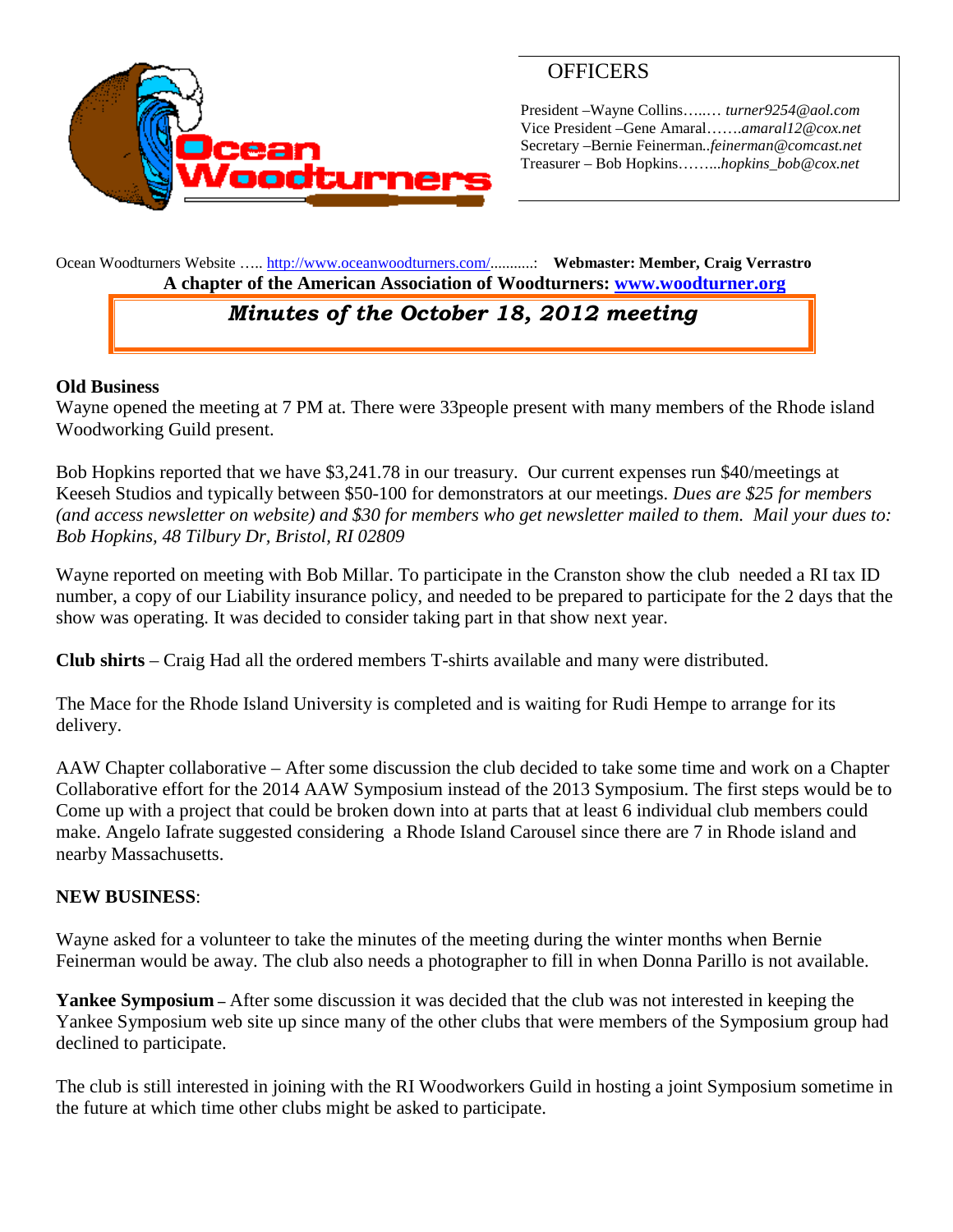Charles Hockenson asked for that someone take responsibility for delivering a cane shaft he has turned for the Veterans cane project. Bernie said he would see that the cane got into the right hands.

Jeff Mee reminded the group that it was time to set up our yearly committee to develop a list of officers for the club to vote on by year end. Anthony Scuncio, Henry Allsworth, and Craig Verrastro agreed to serve on the committee.

It was pointed out by Wayne that the AAW requires, for purposes of liability insurance, that all club officers be members of the AAW and not all our club members are AAW members. Wayne brought up Donna's suggestion that the club pay for AAW membership for anyone who wanted to be an officer and was not already an AAW member. <http://www.woodturner.org/org/mbrship/> lists the fees and benefits of AAW membership. Angelo made Donna's proposal into a formal motion and the club agreed to pay \$53 for a yearly membership of any club member who volunteered to be a club officer and was not already a member of the AAW.

There is a Micro Art Workshop starting in Pawtucket called Studio 55 which will have carving classes but, as yet, no woodturning classes. It is thought to be similar in concept to Keeseh Studios. More information can be had from Rich Watrous @ 401-663-5971 or [fabstudio55@gmail.com](mailto:fabstudio55@gmail.com)

Angelo Iafrate asked to borrow the club lathe to be used at a Magic Show gathering Nov 8-11 and the club agreed.



Craig Verrastro – 6" high Banksia pod weed pots finished with CA glue Mike Cyr –9" dia. Box Elder bowl









David Hannsen showed a 5" high x 5" dia. Chestnut Ikebana, a 5" high Pewter vase using 18ga. Pewter from Penn State Industries, and a 6" Aluminum horn prototype for a light fixture that he and Mr. Asher are developing.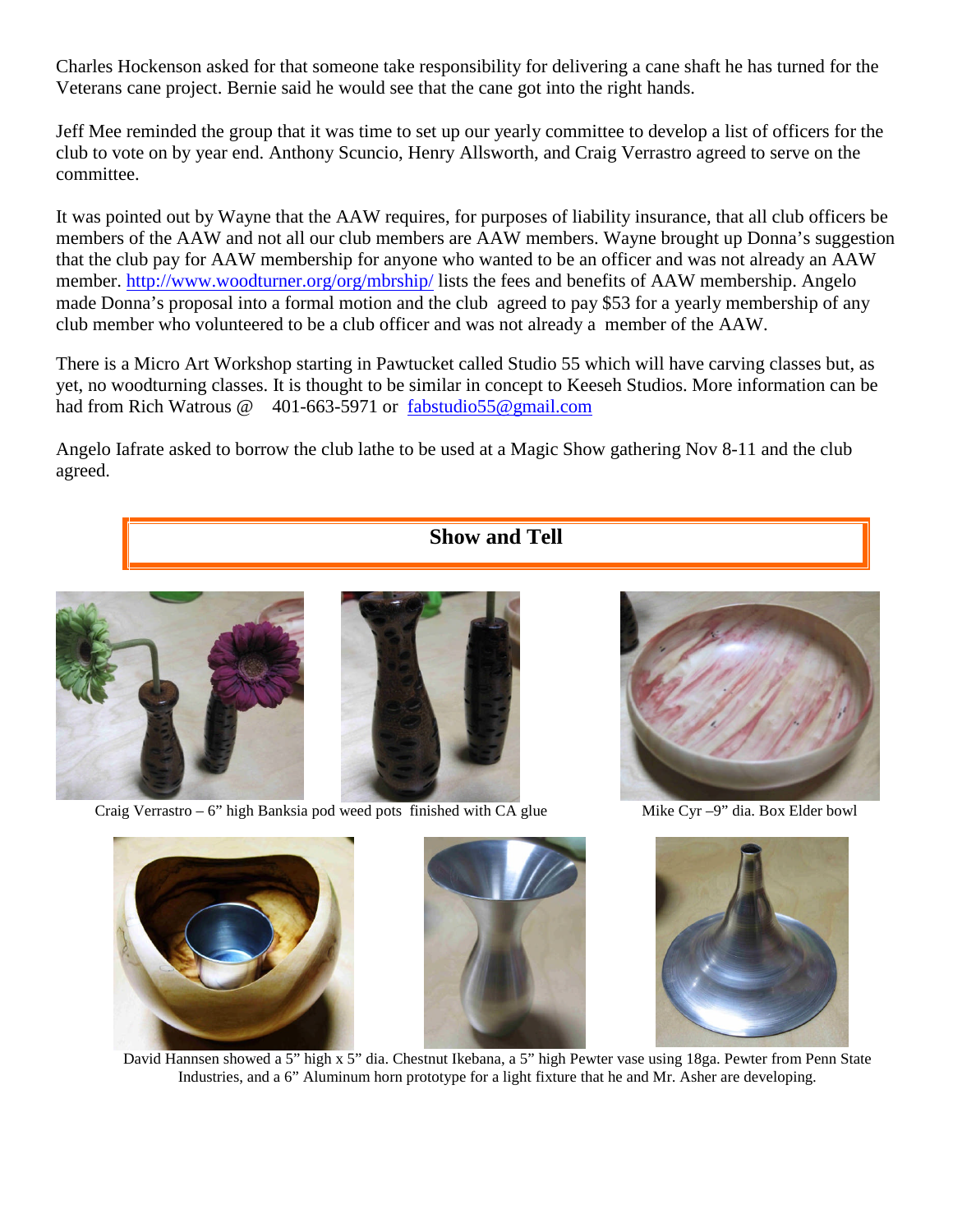

John Chakuroff – wedding goblets, of Cherry burl and Tiger Maple



Anthony Scuncio – 12" tall pepper grinders of Cherry burl & Tiger Maple



Bernie Feinerman – 6"wedding vessel of spalted Birch



Jim Duxberry showed a staved birdhouse, bowl ala Hans Weissflog that is 1/8" thick with 1/16" thick carving on each side, and 2 bowls of his own design that are carved using a Dremel router mounted on a multi lobe cam follower. The wood is Sycamore.



The demo began by turning around block approximately 1" larger in diameter than the hollow center opening and about three inches long making a set of jam chuck's for holding kaleidoscope barrel for turning.



- 1. Select a block about 1" larger than the hollow center opening and about 3" long.
- 2. Mount block between regular spindle centers.
- 3. Turn blank round.
- 4. Part in the center down about 75% of the way (Cut #2)
- 5. Mark the depth of that cut on both sides of it.  $(X^{\prime\prime})$
- 6. Remove the stock forming a V. (Cut  $#3$ )
- 7. Part in center and catch both #1 pieces (Cut #4)

The main barrel houses the eye piece at one end and the object box at the other end.



- A Main Barrel, houses the reflective mirrors.
- B End Cap, seals the end with an eye hole opening for viewing.
- C Rotating Barrel, houses the object box.
- D Retainer Ring, holds the object box in place.
- E Object Box, contains the colorful objects to be viewed. H Eye Piece, protects user's eye if mirrors get broken and seals opening from dust.



A finished Kaleidoscope